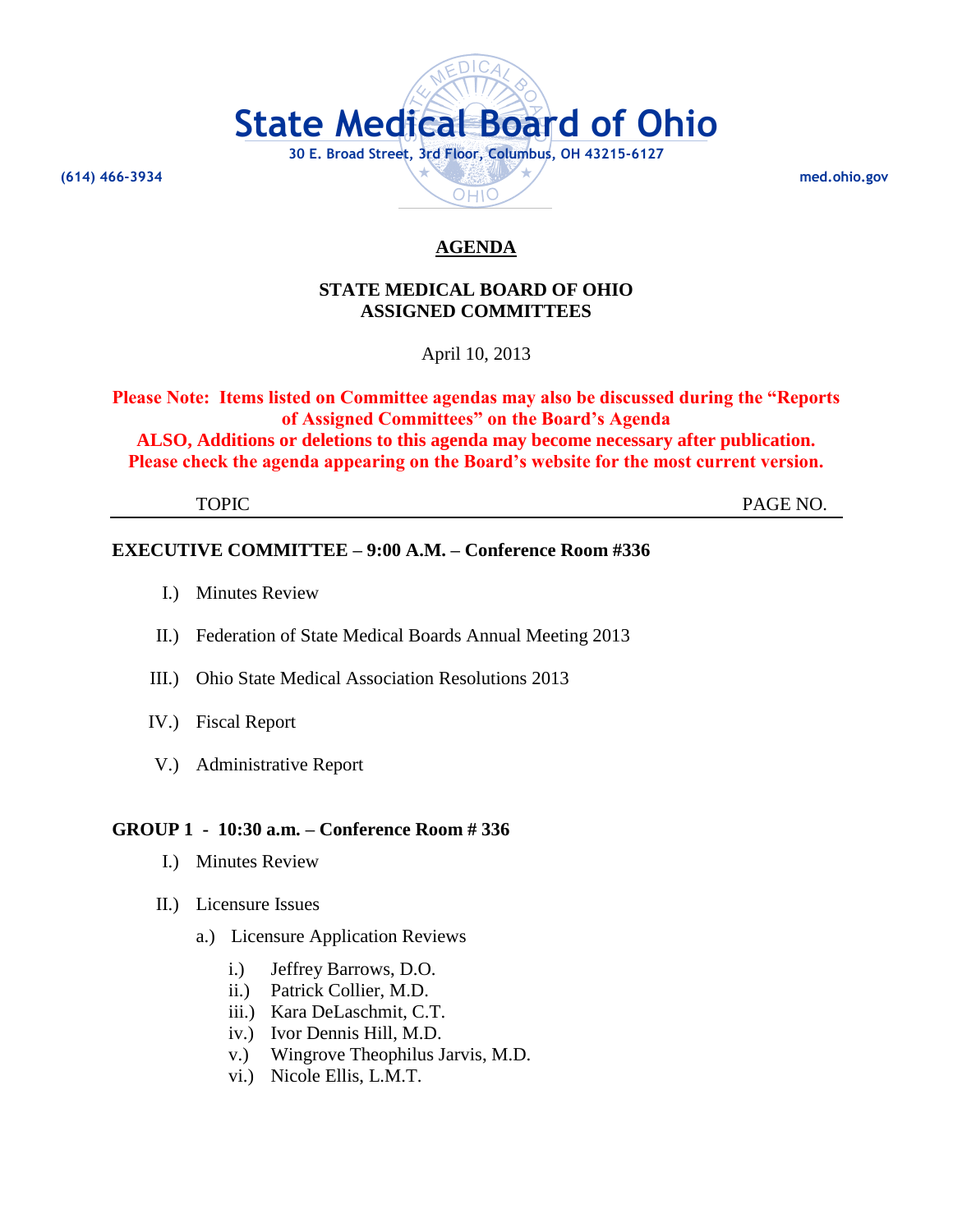- III.) Treatment Provider Applications
	- a.) Metro Atlanta Recovery Residences, Inc (MARR)
- IV.) Rule 4731-6-16, Eligibility for Licensure by Endorsement
- V.) Proposed Genetic Counselor Rules
- VI.) Certificate of Conceded Eminence Verification Process & Criteria

#### **GROUP 2 - 10:30 a.m. – Conference Room # 345**

- I.) Minutes Review
- II.) Physician Assistant Matters
	- a.) Special Services Plans
		- i.) Encore Dermatology
		- ii.) Westerville Dermatology
	- b.) Provisional Certificate to Prescribe Application Review
		- i.) Eric Abood, P.A.
	- c.) P.A. Scope of Practice Inquiry
- III.) Rule 4731-14-01 Pronouncement of Death
- IV.) Laser Hair Removal Course Review
	- a.) Southeastern School of Electrology
- V.) Proposed Rules 4731-27-01, 4731-27-02, and 4731-27-03

#### *AD HOC* **EXECUTIVE DIRECTOR SEARCH COMMITTEE**

## **Immediately following conclusion of the Thursday, April 11 Board Meeting Conference Room 345**

- I.) Minutes Review
- II.) Executive Session for Purpose of Conducting Applicant Interviews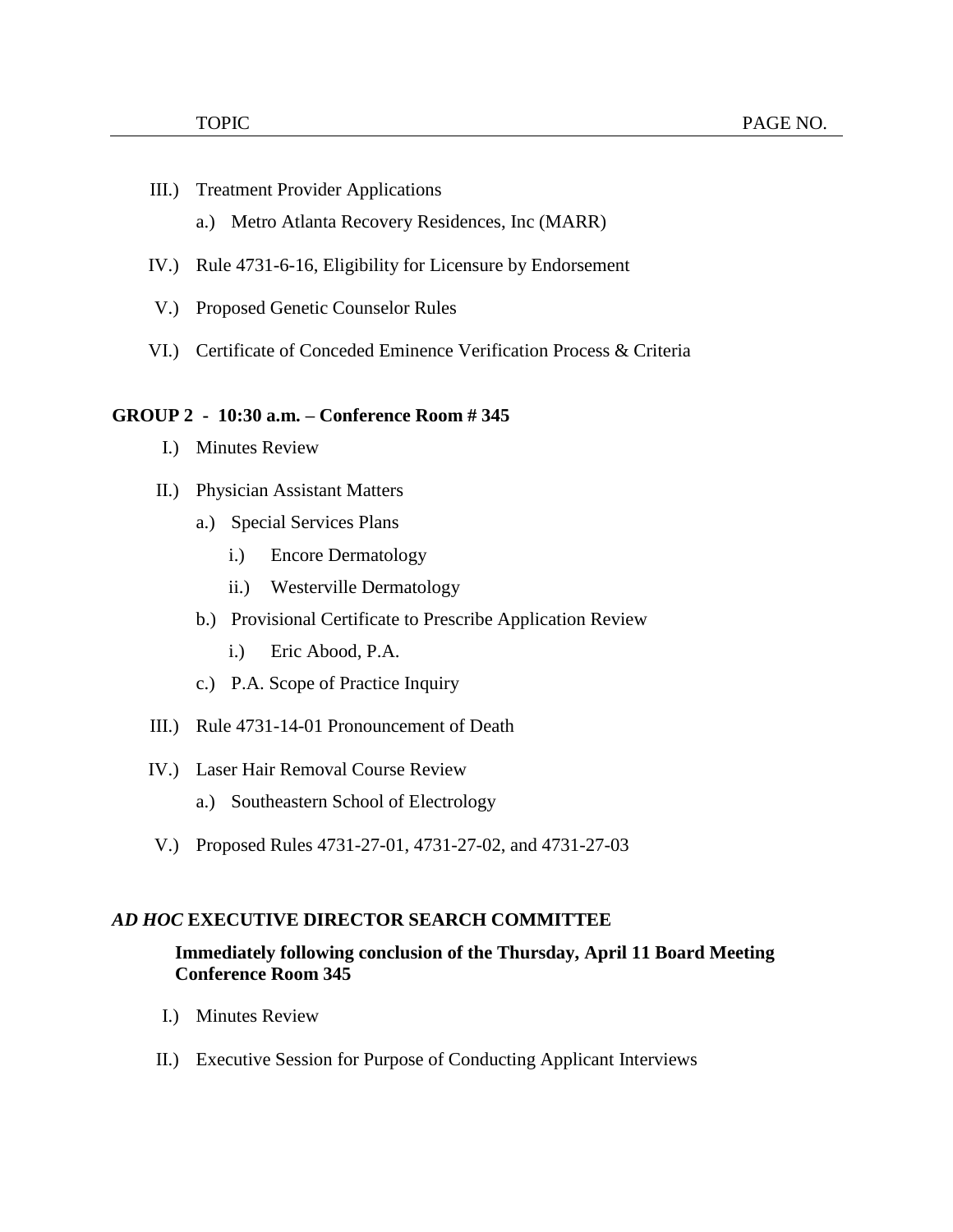

James A. Rhodes State Office Tower Administrative Hearing Room 30 E. Broad St., Columbus, OH 43215, 3 rd Floor April 10, 2013 1:00 p.m.

## **NOTE: Additions to this agenda may become necessary. Please check the agenda appearing on the Board's website for the most current version.**

TOPIC PAGE NO.

- I. ROLL CALL
- II. MINUTES REVIEW March 13-14, 2013 Meeting
- III. EXECUTIVE SESSION

#### IV. APPLICANTS FOR LICENSURE

- a.) Physician Applicants
- b.) Physician Assistant Applicants
- c.) Massage Therapist applicants
- d.) Acupuncturist applicants
- e.) Anesthesiologist Assistants
- f.) Radiologist Assistants
- g.) Oriental Medicine Practitioners
- h.) Limited Branch Schools

## V. CITATIONS, PROPOSED DENIALS, ORDERS OF SUMMARY SUSPENSION & NOTICES OF IMMEDIATE SUSPENSION

## VI. REPORTS AND RECOMMENDATIONS

- a.) Ellyn M. Castro (Columbus, OH)
- b.) Franklin Donald Demint, D.O. (Kingston, OH)
- c.) Aida Esther Figueroa, M.D. (Portales, NM)
- d.) Erica Lynne Forney, M.T. (Youngstown, OH)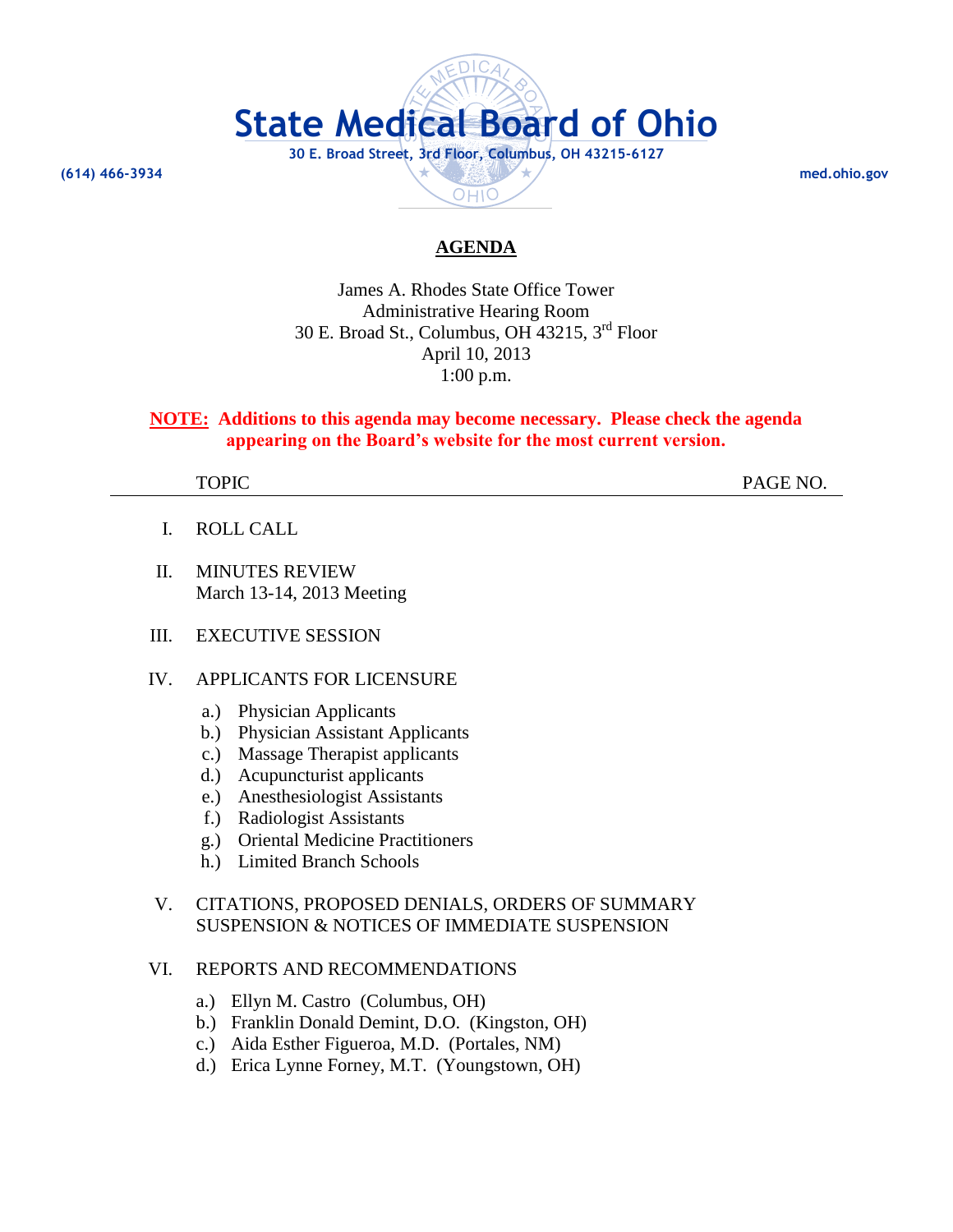## April 10, 2013 1:00 p.m. (Continued)

TOPIC PAGE NO.

## VII. PROPOSED FINDINGS AND PROPOSED ORDERS

a.) Jessica Lynn Neimeister, L.M.T. (Chagrin Falls, OH)

## VIII. FINDINGS, ORDERS, AND JOURNAL ENTRIES

- a.) Wendy Lynn Breibach (Canal Winchester, OH)
- b.) Lori Anne Tharp, P.A. (Midland, PA)

## IX. RATIFICATION OF SETTLEMENT AGREEMENTS

#### X. REINSTATEMENT REQUESTS (None)

#### XI. PROBATIONARY APPEARANCES

Melissa K. Anderson, M.T. (Columbus, OH)

Ms. Anderson is appearing before the Board pursuant to her request for release from the terms of her February 9, 2011 Consent Agreement.

John W. Shaw, M.D. (Defiance, OH)

Dr. Shaw is appearing before the Board pursuant to his request for release from the terms of his April 9, 2008 Consent Agreement.

#### Brett E. Toward, M.D. (Mansfield, OH)

Dr. Toward is appearing before the Board pursuant to his request for release from the terms of his January 11, 2007 Consent Agreement.

Thomas D. Kramer, Jr., M.D. (Rocky River, OH)

Dr. Kramer is making his initial appearance before the Board pursuant to the terms of his October 10, 2012 Consent Agreement.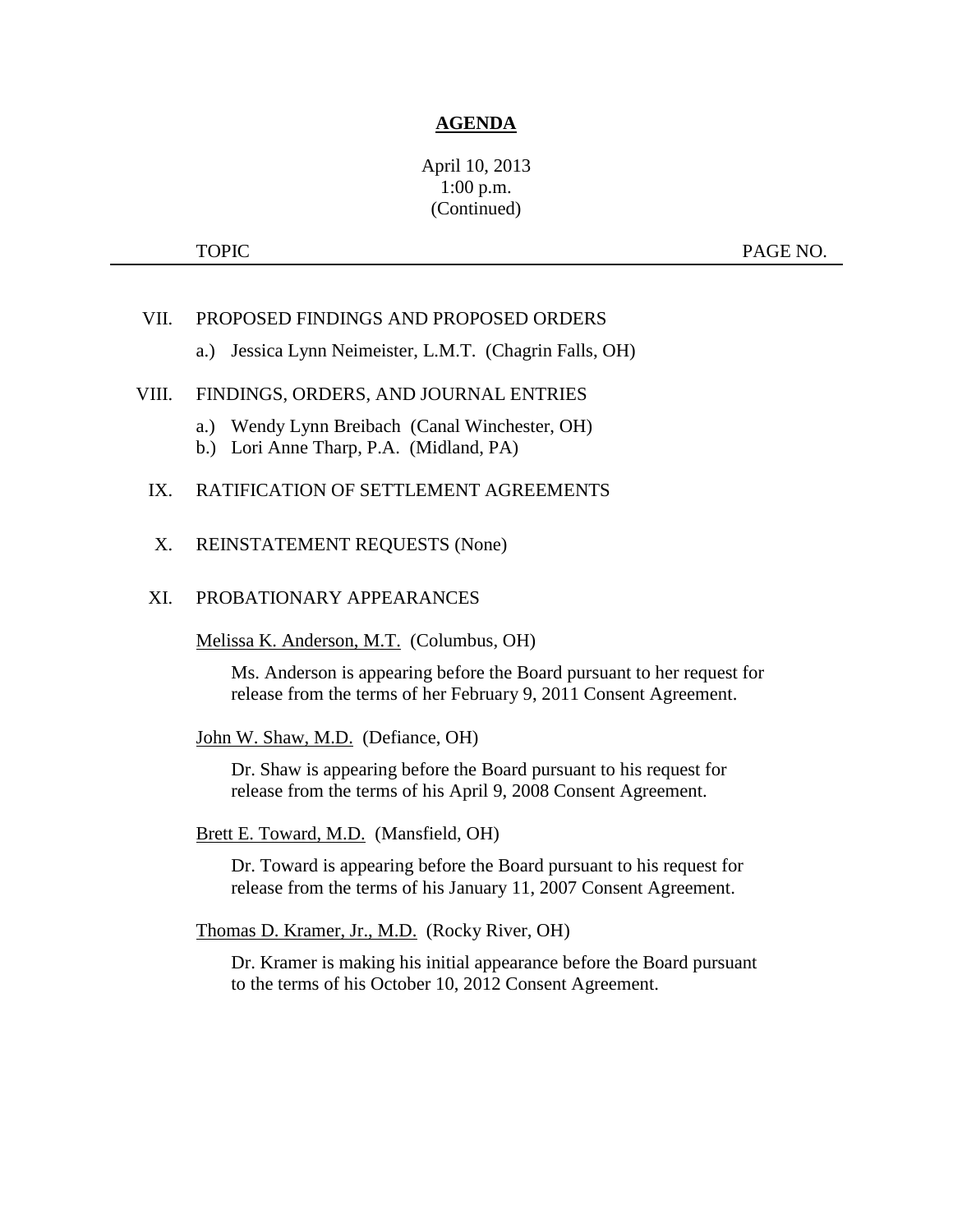## April 10, 2013 1:00 p.m. (Continued)

TOPIC PAGE NO.

#### XI. PROBATIONARY APPEARANCES (con't)

#### Sharon L. McRae, M.D. (Brookline, MA)

Dr. McRae is making her initial appearance before the Board pursuant to the terms of the Board's Order of January 10, 2013.

#### Wendy A. Millis, M.D. (Clyde, OH)

Dr. Millis is making her initial appearance before the Board pursuant to the terms of her January 9, 2013 Consent Agreement.

Sudhir S. Polisetty, M.D. (Germantown Hills, IL)

Dr. Polisetty is making his initial appearance before the Board pursuant to the terms of his January 9, 2013 Consent Agreement.

## **CONSENT AGENDA**

#### II. PROBATIONARY REPORTS

- a.) Paul Lewis Blanchard, M.D. (Trenton, OH)
- b.) Arturo J. Bonnin, M.D. (Centerville, OH)
- c.) Todd S. Carran, M.D. (Crestview Hills, KY)
- d.) Dustin Clark, M.D. (Gray, TN)
- e.) Matthew S. Cohen, D.O. (Canton, OH)
- f.) William M. Cox, M.D. (Millersburg, OH)
- g.) Michael D. Cragel, D.O.M. (Maumee, OH)
- h.) Peter Fragatos, M.D. (Brecksville, OH)
- i.) Deborah Lynne Frankowski, M.D. (Montgomery, OH)
- j.) Joseph R. Freeman, D.O. (Bloomingville, OH)
- k.) Paul H. Goodman, D.O. (Erie, PA)
- l.) Wesley F. Hard, M.D. (Columbus, OH)
- m.) Michael J. Harper, M.D. (Grove City, OH)
- n.) Matthew R. Harris, D.O. (Dublin, OH)
- o.) Timothy A. Heinrichs, M.D. (Celina, OH)
- p.) Brian D. Hesler, M.D. (Cleveland, OH)
- q.) W. Andrew Highberger, M.D. (Marysville, OH)
- r.) Leigh Allison Judge, P.A. (Centerville, OH)
- s.) John K. Krebs, M.D. (Sheffield Village, OH)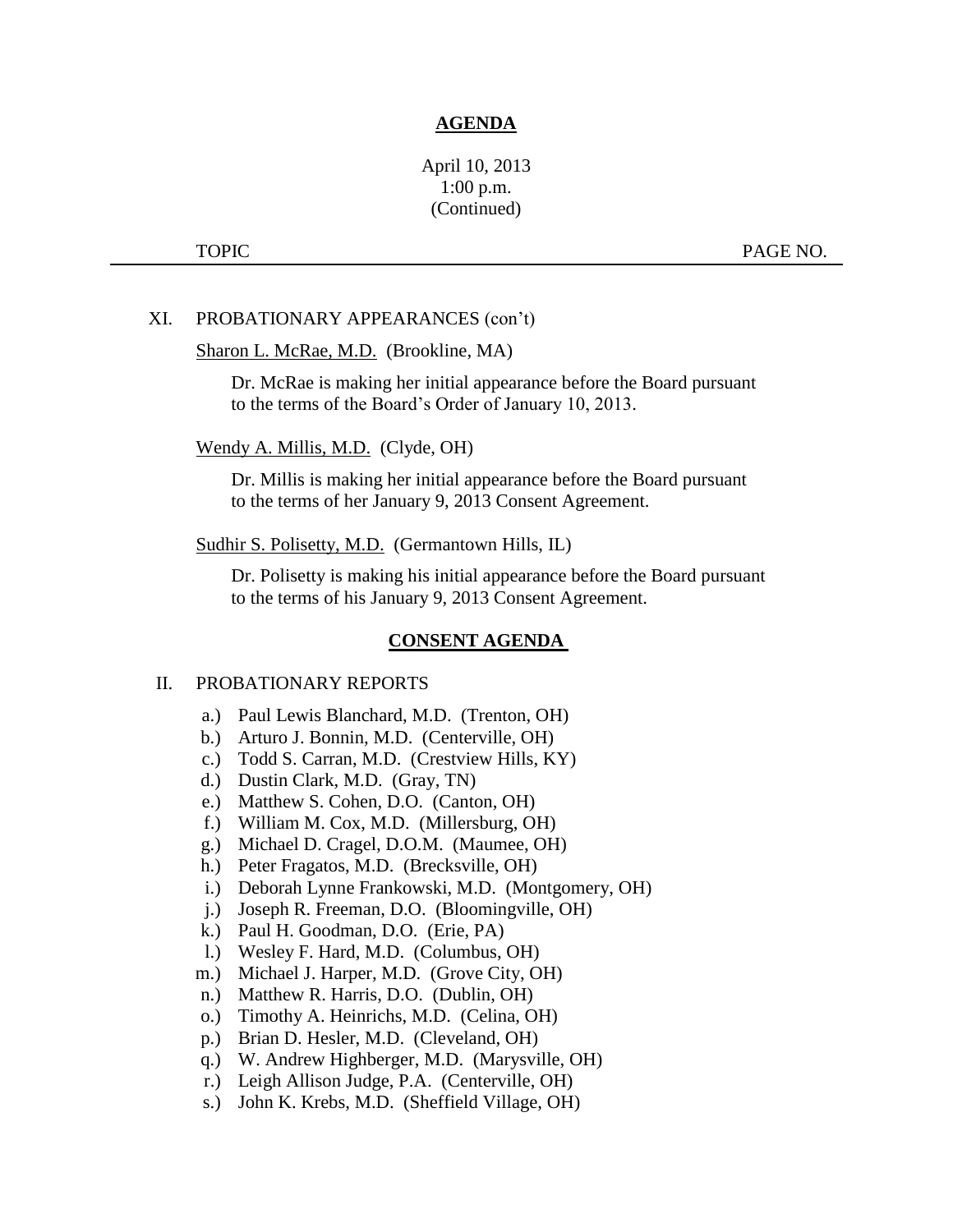## April 10, 2013 1:00 p.m. (Continued)

TOPIC PAGE NO.

## II. PROBATIONARY REPORTS (con't)

- t.) Larry J. Little, M.D. (Columbus, OH)
- u.) Michael C. Macatol, M.D. (Marietta, OH)
- v.) Adam G. Mace, M.D. (Cleveland, OH)
- w.) Mahendra K. Mahajan, M.D. (Beavercreek, OH)
- x.) Aiyappan Menon, M.D. (Solon, OH)
- y.) Breton Lee Morgan, M.D. (Point Pleasant, WV)
- z.) Tamyra L. Mouginis, M.D. (Olmsted Township, OH)
- aa.) Siva Rao Murthy, M.D. (Westlake, OH)
- bb.) Gerald K. Perelman, D.P.M. (Cincinnati, OH)
- cc.) Jerry G. Purvis, Jr., M.D. (Ashville, OH)
- dd.) Charles W. Reyes, M.D. (Belpre, OH)
- ee.) Matthew C. Riesen, M.D. (St. Marys, OH)
- ff.) Myron L. Shank, M.D. (Lima, OH)
- gg.) Richard S. Skoblar, M.D. (Akron, OH)
- hh.) Paul Sresthadatta, D.O. (Powell, OH)
- ii.) Kimberly M. Telmanik, P.A. (Elyria, OH)
- jj.) Terry L. Thomas, D.O. (Whipple, OH)

#### III. PROBATIONARY REQUESTS (\* recommendation differs from request)

- a.) Malcolm A. Brahms, M.D. (Beachwood, OH)
- b.) Joseph F. Daugherty, III, M.D. (Park Hills, KY)
- c.) Carey K. Gross, D.O. (Pembroke Pines, FL)
- d.) Richard M. Kincaid, M.D. (Westerville, OH)
- e.) Joseph Francis Lydon, Jr., M.D. (Westlake, OH)
- f.) Stephen T. McCarren, M.D. (North Canton, OH)
- g.) Sheila S. Paul, D.O. (Bentleyville, OH)
- h.) Wayne Marshall Williams, M.D. (Fayetteville, GA)

#### XII. EXECUTIVE SESSION

To consider the discipline of a public employee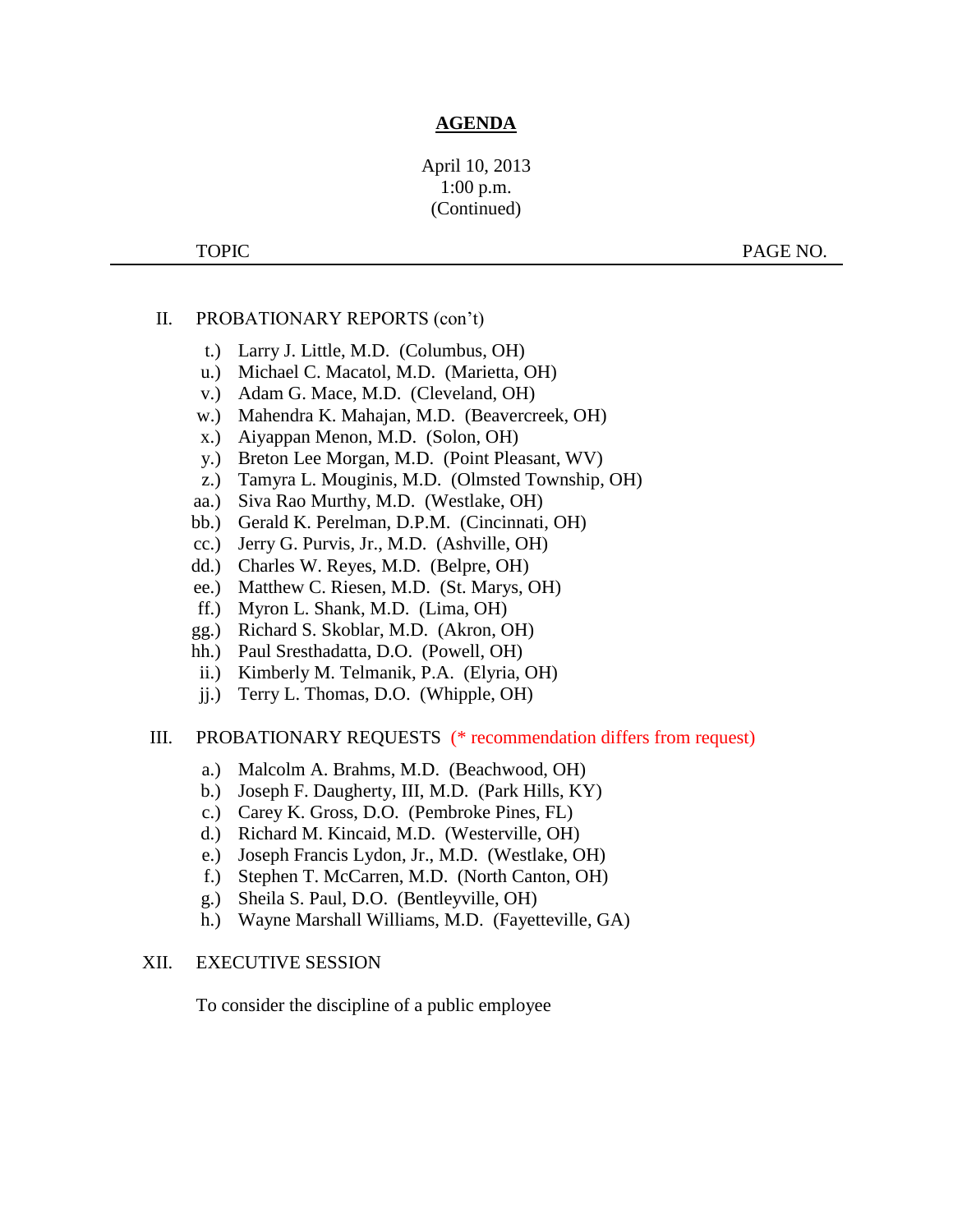

JAMES A. RHODES STATE OFFICE TOWER ADMINISTRATIVE HEARING ROOM 30 E. BROAD ST., COLUMBUS, OH 43215, 3rd Floor April 11, 2013 8:00 a.m.

TOPIC PAGE NO.

I. ROLL CALL

# **NON-CONSENT AGENDA**

- IV. ADMINISTRATIVE REPORT
- V. LEGISLATIVE UPDATES
- VI. REPORTS BY ASSIGNED COMMITTEES

## **Executive Committee**

Federation of State Medical Boards Annual Meeting 2013

Ohio State Medical Association Resolutions 2013

Fiscal Report

## **Group 1**

Licensure Application Reviews

- a.) Jeffrey Barrows, D.O.
- b.) Patrick Collier, M.D.
- c.) Kara DeLaschmit, C.T.
- d.) Ivor Dennis Hill, M.D.
- e.) Wingrove Theophilus Jarvis, M.D.
- f.) Nicole Ellis, L.M.T.